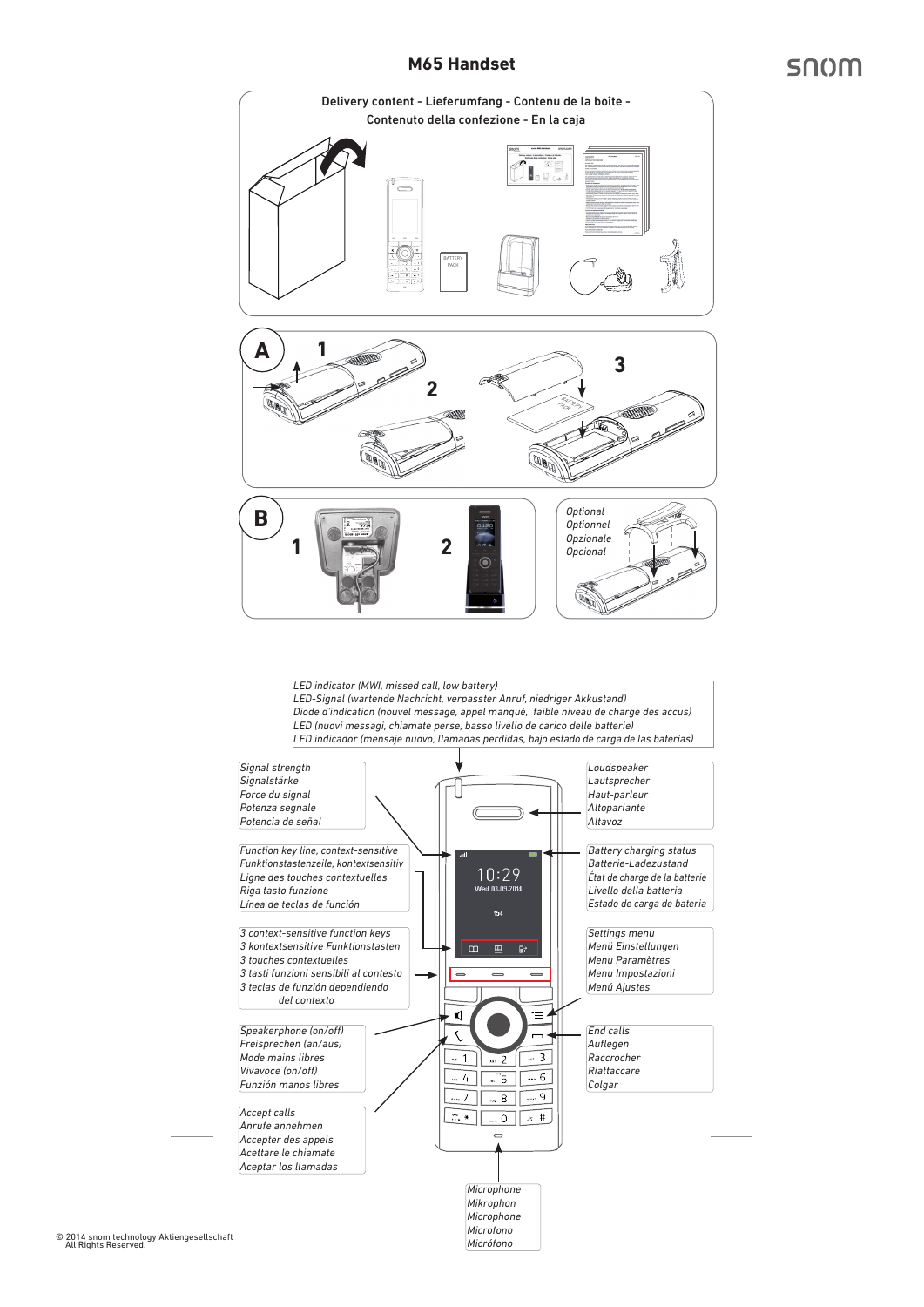

#### **ENGLISH**

#### **Technical Specifications**

| Frequency band:     | 1880-1900 MHz (EMEA), 1910-1930 MHz (LATAM), 1920-1930 MHZ (US) |
|---------------------|-----------------------------------------------------------------|
| Battery type:       | Lithium-Ion 1100mAH, 3.7 V, 4.1 W                               |
| Talk time WB:       | Approx. 16 hours                                                |
| Talk time NB:       | Approx. 18 hours                                                |
| Standby time:       | Approx. 200-250 hours                                           |
| Charging time:      | From empty to full up to 8 hours                                |
| Wired headset jack: | 3.5 mm standard phone jack                                      |
| Charger:            | 5.5 mm DC jack; input 5.5VDC 600mA                              |
| Power adaptor:      | AC/DC, input 100-240V AC 50-60Hz, output 5.5V DC 600mA          |
| Security:           | IEC 60950-1:2005                                                |

For information on setting up and using the handset, please refer to the user manual listed on the device's product page at www.snom.com.

Before using the device, please read the separate "Important Information" and, if applicable, the "Additional Important Information USA/Canada" contained in the clear plastic pouch.

#### **DEUTSCH**

#### **Technische Daten**

| Frequenzband:      | 1880-1900 MHz (EMEA), 1910-1930 MHz (LATAM), 1920-1930 MHZ (US) |
|--------------------|-----------------------------------------------------------------|
| Batterietvp:       | Lithium-Ion 1100mAH, 3.7 V, 4.1 W                               |
| Gesprächszeit WB:  | Ca. 16 Std. (Breitband)                                         |
| Gesprächszeit NB:  | Ca. 18 Std. (Schmalband)                                        |
| Standby-Zeit:      | Ca. 200-250 Std.                                                |
| Ladezeit:          | Bei völliger Entleerung bis zu 8 Std.                           |
| Headset-Anschluss: | 3.5 mm Klinkenstecker                                           |
| Ladegerät:         | 5.5 mm-Buchse, 5.5VDC 600mA                                     |
| Netzteil:          | Eingang 100-240V AC 50-60Hz, Ausgang 5.5V DC 600mA              |
| Sicherheit:        | IEC 60950-1:2005                                                |

Informationen zur Einrichtung und zum Gebrauch des Gerätes finden Sie in der auf der Produktseite des Gerätes auf unserer Webseite www.snom.com angegebenen Bedienungsanleitung.

Bevor Sie das Gerät in Betrieb nehmen, lesen Sie bitte die Hinweise auf dem separaten Blatt "Wichtige Informationen", das sich im durchsichtigen Kunststoffumschlag befindet.

#### **Caractéristiques techniques**

## **FRANÇAIS**

|                                         | Bande de fréquences: 1880-1900 MHz (EMEA), 1910-1930 MHz (LATAM), 1920-1930 MHZ (US) |  |
|-----------------------------------------|--------------------------------------------------------------------------------------|--|
| Type de batterie:                       | Lithium-Ion 1100mAH, 3.7 V, 4.1 W                                                    |  |
| Temps de communication -                |                                                                                      |  |
| Autonomie WB:                           | Env. 16 heures (large bande)                                                         |  |
| Autonomie NB:                           | Env. 18 heures (bande étroite)                                                       |  |
| Autonomie Standby:                      | Env. 200-250 heures                                                                  |  |
|                                         | Durée du chargement: De 0% à 100% jusqu'à 8 heures                                   |  |
| Branchement casque: 3.5 mm jack (prise) |                                                                                      |  |
| Chargeur:                               | 5,5 mm DC jack; courant d'entrée 5.5VDC 600mA                                        |  |
| Bloc d'alimentation:                    | AC/DC, courant d'entrée 100-240V AC 50-60Hz, sortie 5.5V DC 600mA                    |  |
| Sécurité:                               | IEC 60950-1:2005                                                                     |  |

Pour les informations sur la configuration et l'utilisation du combiné, consultez le mode d'emploi qui peux être téléchargé du page du produit sur notre page web, www.snom.com.

Avant toute première utilisation de cet appareil, veuillez lire les consignes sur la feuille «Informations importantes» qui se trouve dans l'enveloppe en plastique transparent.